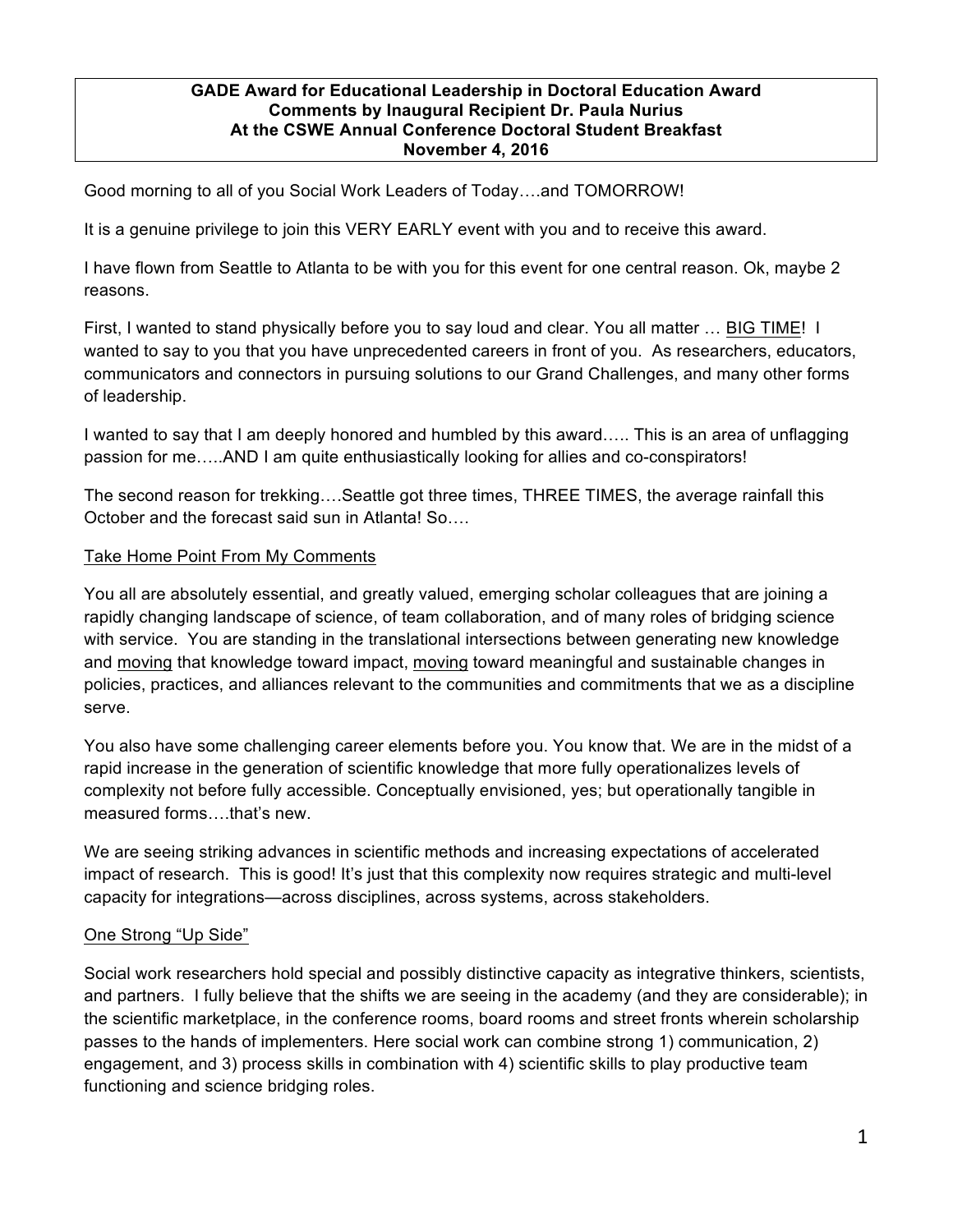### Prepare to be Social Work Science Emissaries

But, how broadly is this recognized? How frequently do groups (research, review, advisory) say "You know, we really must ensure we have a social work researcher at this table"? Not enough; At least not yet…… I, like all the other later career folks here, have often been in national or campus work groups where I was the only social work trained person in the room. Not uncommonly have I (and others) received surprised reactions—like, I did not realize social work researchers had advanced training in research methods, or had this range of theoretical expertise, or would be able to help us cross-walk our model building from some of these environmental to social to biological processes (or whatever levels of analysis is relevant to the question at hand).

That is when we all smile, take a deep….cleansing….. breath, and say "I hear what you are saying. Let me tell you a little more about what social work researchers can bring." This will be considerably more prudent than one time I was so exasperated that I brightly informed an NIH reviewer that not only did I have those skills but ….wait for it....I could chew gum at the same time! Sigh....Iearn from elders' mistakes.

These are not dumb, rude, or clueless people. They are simply operating from their experiences and perceptions --- like we all do. For many, perceptions of social workers stem, at least in part, from personal experiences they or their families have had—whether in health care, school, gerontological, youth, family, or other service settings. They have some ideas about social workers as professionals, but not always as researchers, scholars, and science translators.

So, one of the places I want you all to be? At tables where you are the only social work trained person in the room. Not because I want you to feel isolated. Rather, you are scientific emissaries. When others have an opportunity to see and hear social work PhDs at work---new lightbulbs turn on, new understandings of our value-added contributions are formed. These, in turn, strengthen the platforms for team and institutional involvement so germane to your vigorous careers…and to our disciplinary impact.

# What This Award Helps Us Accomplish

This award will be highlighting, year by year, individuals such as myself and Chris this year. But, let's step back a moment to reflect on what is really important about the creation of this award. It serves as a new light beacon – a new tool-- to broadly illuminate what all too often remains the relatively underdetected, under-resourced, and under-championed contributions of so many! Doctoral training, by its nature, requires a considerable degree of individualized and deep investment of training, mentoring, advising, modeling ….. followed by additional layers of training, mentoring, advising both within the walls of our schools of social work and across our campuses.

It is the rare School of Social Work that is able to fully credit this work effort that is embedded in doctoral training, not to mention in the service activities of organizations like GADE and SSWR that scaffold doctoral education nationally. This award will stimulate faculty (and their deans!) to think about the quiet, steady, and often subterranean contributions of their colleagues in doctoral education. This award will serve to better illuminate the creative pockets of innovative training nationwide that many faculty are developing to strengthen doctoral training.